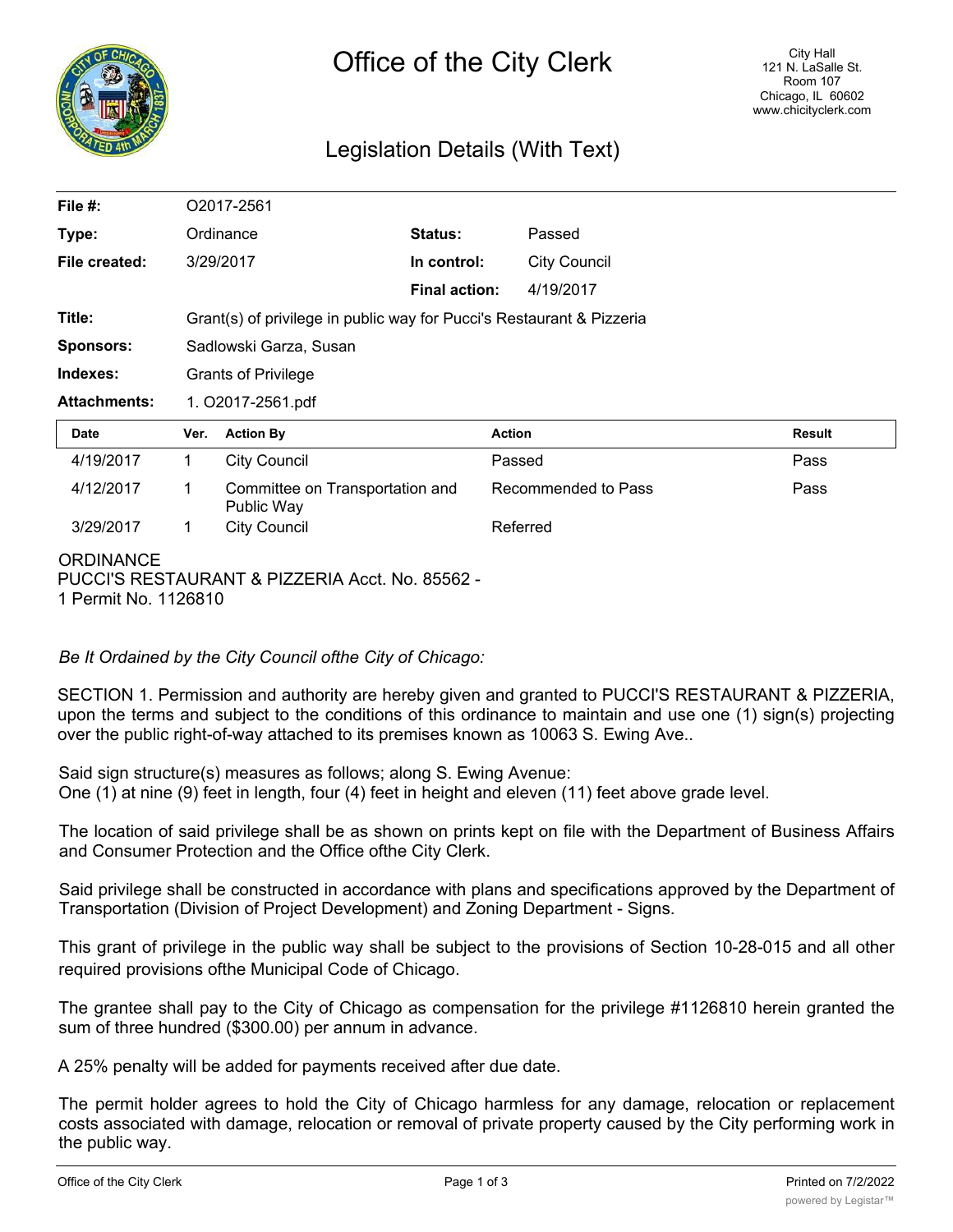Authority herein given and granted for a period of five (5) years from and after 02/07/2017.

## Alderman yAfJ/J^-

Susan Sadlowski Garza 10<sup>in</sup> Ward

Page 1

' Department of Business Affairs and Consumer Protection Small Business Center - Public Way Use Unit City Hall - 121 N. LaSalle Street, Room 800 • Chicago, IL 60602 312-74-GOBIZ / 312-744-6249 • (312) 744-1944 (TTY) <http://www.citvofchicago.org/bacp>

**03/29/2017**

Alderman Susan Sadlowski Garza Ward # 10 City of Chicago City Hall, Room 200 121 North LaSalle Street Chicago, Illinois 60602

#### **Re: An ordinance to use and maintain a portion of the public right-of-way for one (1) sign(s) for PUCCI'S RESTAURANT & PIZZERIA, adjacent to the premises known as 10063 S. Ewing Ave..**

#### **Dear Alderman Susan Sadlowski Garza:**

The applicant referenced above has requested the use of the public right-of-way for a sign(s). An ordinance has been prepared by the Department of Business Affairs and Consumer Protection-Small Business Center-Public Way Use Unit for presentation to the City Council. Because this request was made for properties located in your ward, as approved by you as per the attached, I respectfully request that you introduce the attached ordinance at the next City Council meeting.

If you have any questions regarding this ordinance, please contact Anthony Bertuca at (312) 744-5506.